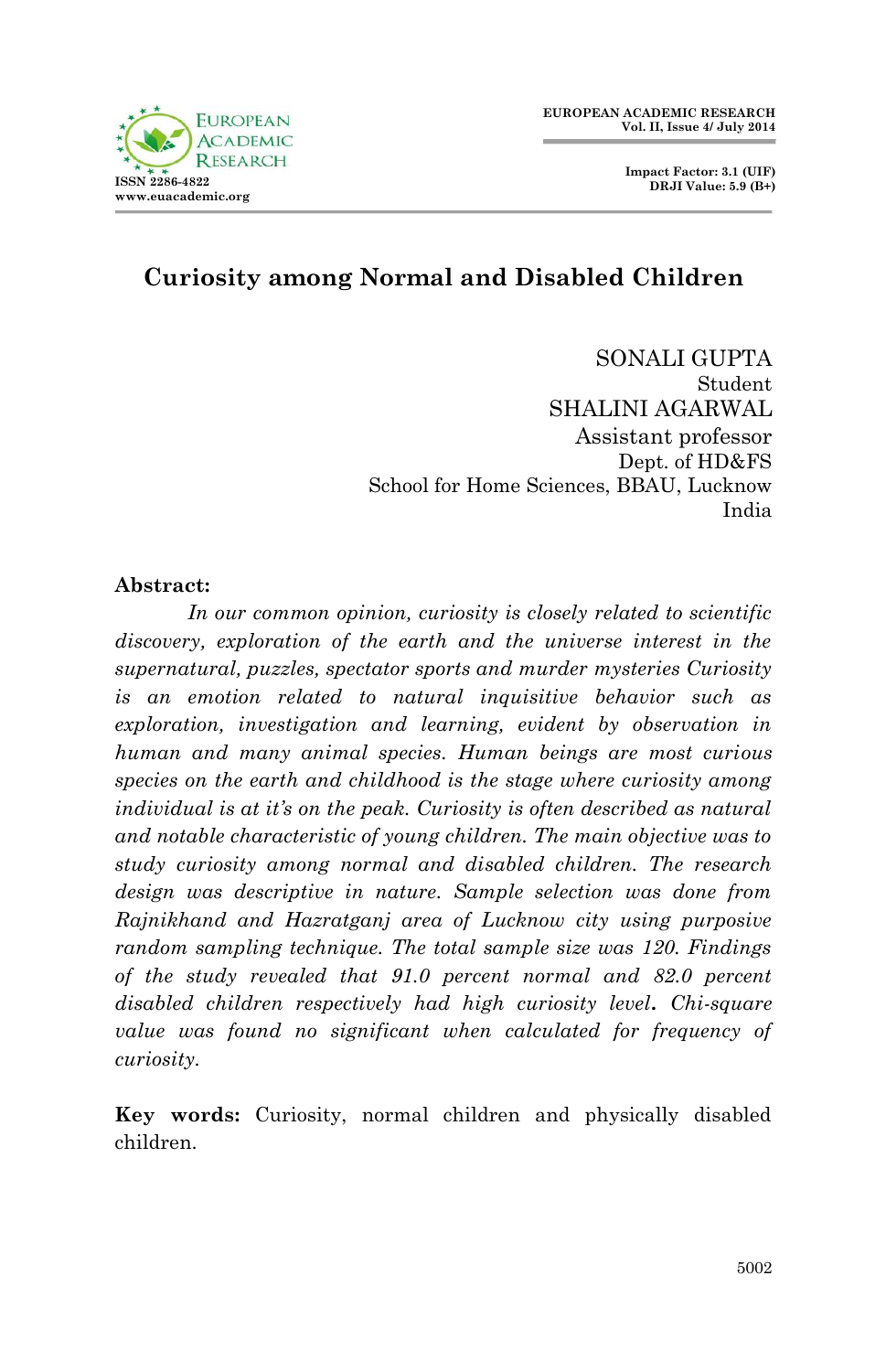# **Introduction**

In our common opinion, curiosity is closely related to scientific discovery, exploration of the earth and the universe interest in the supernatural, puzzles, spectator sports and murder mysteries. We generally think of curiosity as a favorable trait motivating our human beings learning activities. And it has also been consistently recognized as a critical motivates which influences human behavior in both positive and negative ways all stage of life. William James in his classic work "the principles of psychology", where he described two types of curiosity: "instinctual curiosity response" and scientific curiosity". In instinctual curiosity response attention is aroused by seeing something new, whereas is the scientific curiosity, the "brain responds to an inconsistency or a gap in its knowledge, just as the musical brain responds to a discord in what is hear." Scientific curiosity has been cited as a major impetus behind scientific discovery, possibly eclipsing even the drive for economic gain.

Broadly conceptualized, mindfulness is defined as a receptive attention to what is happening in the present moment that, in practice, can be facilitated by an attitude of interest or curiosity. (William, 2008). Curiosity may be particularly important to the exercise of mindfulness in challenging threatening experiential context, as this attitude can make experiences more openly accessible to mindful attention (Bishop et al., 2004). Because curiosity concern an embrace of novelty and openness to new experiences It operate counter attempts to avoid or alter difficult thoughts, feeling or situations (Kashdan et al., 2009). Curiosity focuses a person's attention and motivates them to explore their environment with an appreciation of novelty, challenge and uncertainly (Silvia & Kashdan, 2009).

Objective to study level of curiosity among normal or disabled children.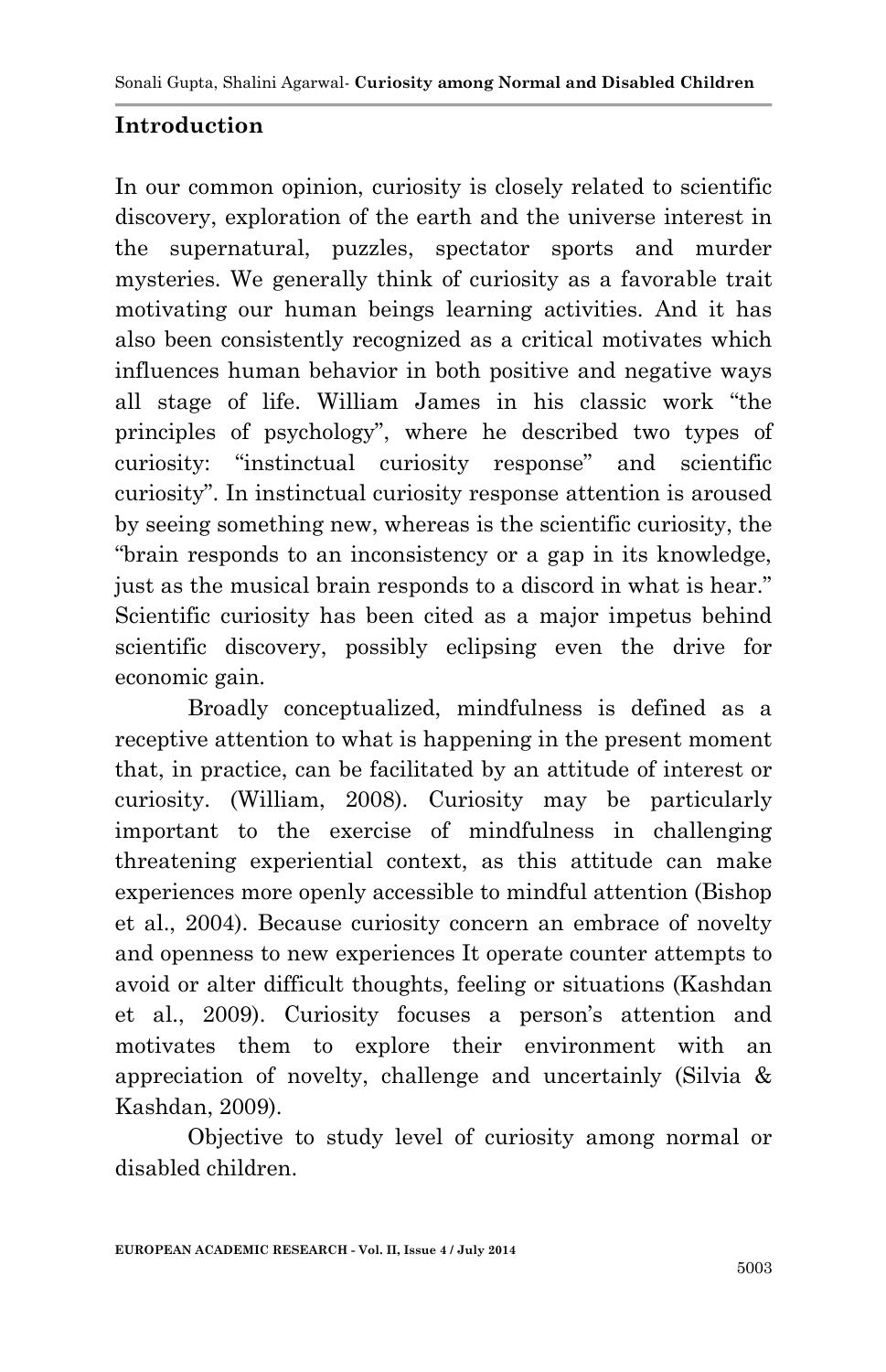Hypothesis: Ho 1: There exist no difference between level of curiosity and health of children

### **Material and Methods**

The research design of the present study was descriptive in nature. The sample size was120 children (60 normal and 60 physically disabled) and the sample was collected from Lucknow city using Interview Schedule along with Children Curiosity Scale, prepared by Dr. Rajiv Kumar. The sample was collected through purposive random sampling technique. The data calculated was analyzed using frequency, percentage and chi- square.

#### **Result and discussion**

Finding of the study, as obtained after analysis of the data collected by the interview schedule along with standardized scale are described and discussed in this part of paper.

| S.n. | Age of respondent (year) | Normal   | Disabled |
|------|--------------------------|----------|----------|
|      | $9 - 11$                 | 27(45.0) | 32(53.4) |
|      | $12 - 14$                | 33(55.0) | 28(46.6) |

**Table.1 Distribution of respondent on the basis of age of respondents**

Data in table.1 discuss distribution of respondents according to age that 45.00 percent normal and 60.4 percent disabled respondents were belonging to age group 9-11years where as 55.0 percent normal and 46.6 percent disabled respondents were belonging to age group 12-14 years.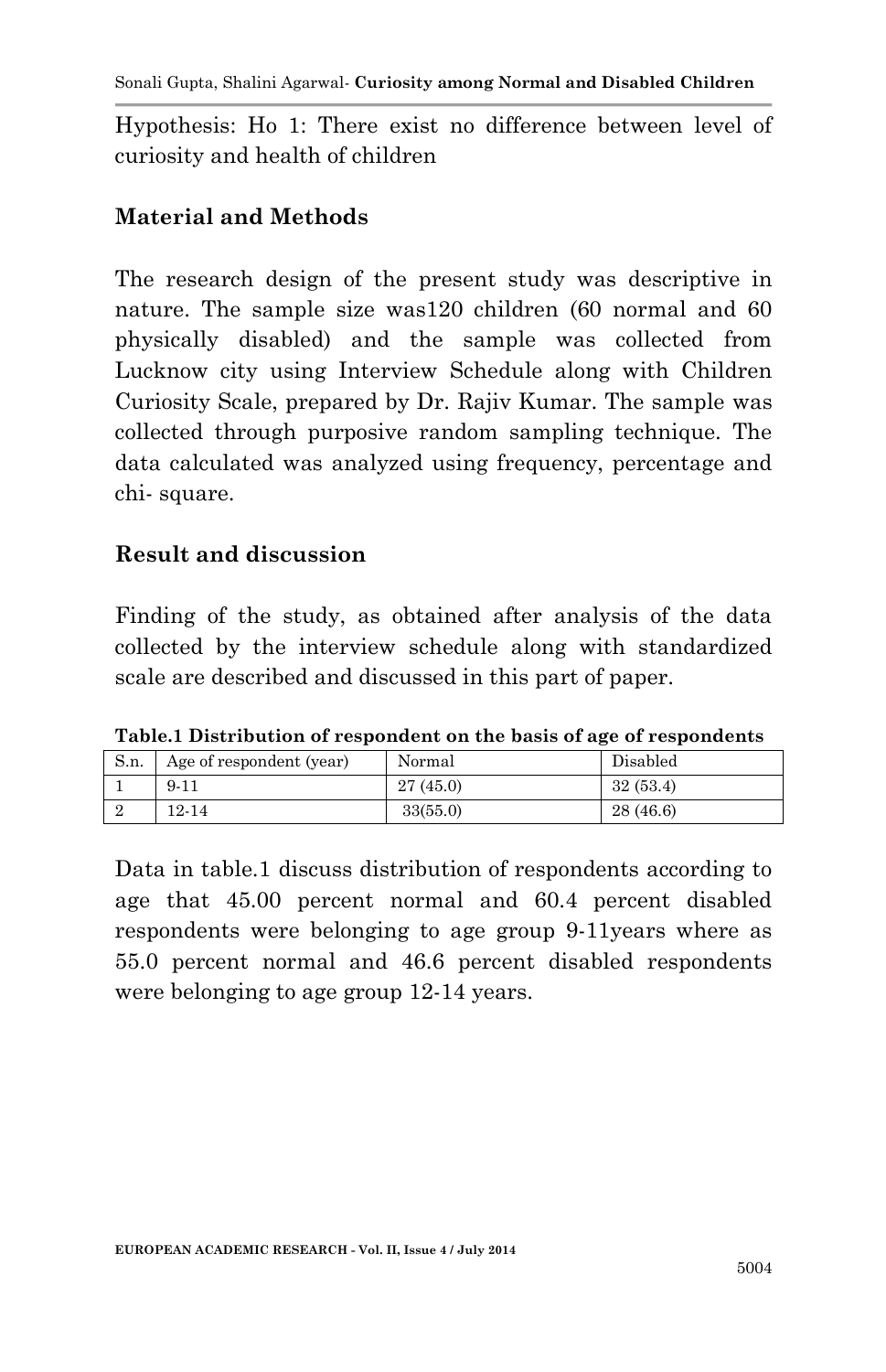

**Fig.1 Distribution of respondent on the basis of medium of education**

Data in figure.1 showed that 67.8 percent normal and 92.2 percent disabled respondents were studying in Hindi medium whereas 32.2 percent normal and 9.8 percent disabled respondents were studying in English medium school.

| S. | Statement                                    | Normal Children |        |        |        | <b>Disabled Children</b> |        |        |                 |
|----|----------------------------------------------|-----------------|--------|--------|--------|--------------------------|--------|--------|-----------------|
| No |                                              | Never           | Some   | Often  | Always | Never                    | Some   | Often  | Always          |
|    |                                              |                 | times  |        |        |                          | times  |        |                 |
| 1. | I like to visit new                          | 3               | 15     | 18     | 24     | $\mathbf{1}$             | 16     | 17     | 26              |
|    | places                                       | (4.9)           | (25.4) | (30.5) | (40.0) | (1.6)                    | (26.2) | (27.9) | (42.6)          |
| 2. | Try to know more                             | $\overline{2}$  | 14     | 22     | 22     | $\overline{2}$           | 23     | 29     | 6               |
|    | about<br>asking                              | (3.3)           | (23.7) | (37.3) | (37.3) | (3.3)                    | (37.3) | (47.5) | (9.8)           |
|    | questions regarding                          |                 |        |        |        |                          |        |        |                 |
|    | the things shown or                          |                 |        |        |        |                          |        |        |                 |
|    | taught in the class.                         |                 |        |        |        |                          |        |        |                 |
| 3. | When I see anything                          | $\mathbf{1}$    | 19     | 24     | 16     | 5                        | 28     | 16     | 11              |
|    | new in my room my                            | (1.6)           | (32.3) | (40.7) | (26.2) | (8.3)                    | (45.9) | (26.2) | (18.0)          |
|    | attention<br>goes<br>toward it very soon     |                 |        |        |        |                          |        |        |                 |
| 4. | I desire to see by                           | $\overline{7}$  | 21     | 16     | 16     | 12                       | 27     | 13     | 8               |
|    | opening things (like                         | (11.9)          | (35.6) | (26.2) | (26.2) | (19.7)                   | (44.3) | (21.6) | (13.1)          |
|    | television,                                  |                 |        |        |        |                          |        |        |                 |
|    | transistor,<br>alarm                         |                 |        |        |        |                          |        |        |                 |
|    | clock etc.)                                  |                 |        |        |        |                          |        |        |                 |
| 5. | I desire very soon                           | $\overline{4}$  | 14     | 15     | 27     | $\overline{5}$           | 8      | 25     | 22              |
|    | regarding anything                           | (6.6)           | (23.7) | (25.4) | (45.8) | (8.3)                    | (13.1) | (41.0) | (36.1)          |
|    | without trying to                            |                 |        |        |        |                          |        |        |                 |
|    | know<br>in<br>details                        |                 |        |        |        |                          |        |        |                 |
|    | regarding it.                                |                 |        |        |        |                          |        |        |                 |
| 6. | When someone in                              | $\overline{3}$  | 19     | 24     | 14     | 13                       | 23     | 16     | $\overline{8}$  |
|    | my mohalla digs a                            | (4.9)           | (32.2) | (40.7) | (23.0) | (21.6)                   | (37.7) | (26.2) | (13.1)          |
|    | pit, I try to know the                       |                 |        |        |        |                          |        |        |                 |
|    | reason of digging                            |                 |        |        |        |                          |        |        |                 |
| 7. | When my companion                            | $\tau$          | 21     | 16     | 16     | 12                       | 27     | 13     | 8               |
|    | brings lunch- box I                          | (11.9)          | (35.6) | (26.2) | (26.2) | (19.7)                   | (44.3) | (21.6) | (13.1)          |
|    | desire to see what<br>food he brought in it. |                 |        |        |        |                          |        |        |                 |
| 8. | Taking the things                            | $\overline{2}$  | 14     | 22     | 22     | $\overline{2}$           | 23     | 29     | $6\overline{6}$ |
|    | in lonely place, I see                       | (3.3)           | (23.7) | (37.3) | (37.3) | (3.3)                    | (37.3) | (47.5) | (9.8)           |
|    | how they work                                |                 |        |        |        |                          |        |        |                 |
| 9. | While<br>seeing<br>the                       | $\mathbf{1}$    | 19     | 24     | 16     | 5                        | 28     | 16     | 11              |
|    | movie I concentrate                          | (1.6)           | (32.3) | (40.7) | (26.2) | (8.3)                    | (45.9) | (26.2) | (18.0)          |
|    | on those things on                           |                 |        |        |        |                          |        |        |                 |
|    | which others do not                          |                 |        |        |        |                          |        |        |                 |
|    | care.                                        |                 |        |        |        |                          |        |        |                 |

**EUROPEAN ACADEMIC RESEARCH - Vol. II, Issue 4 / July 2014**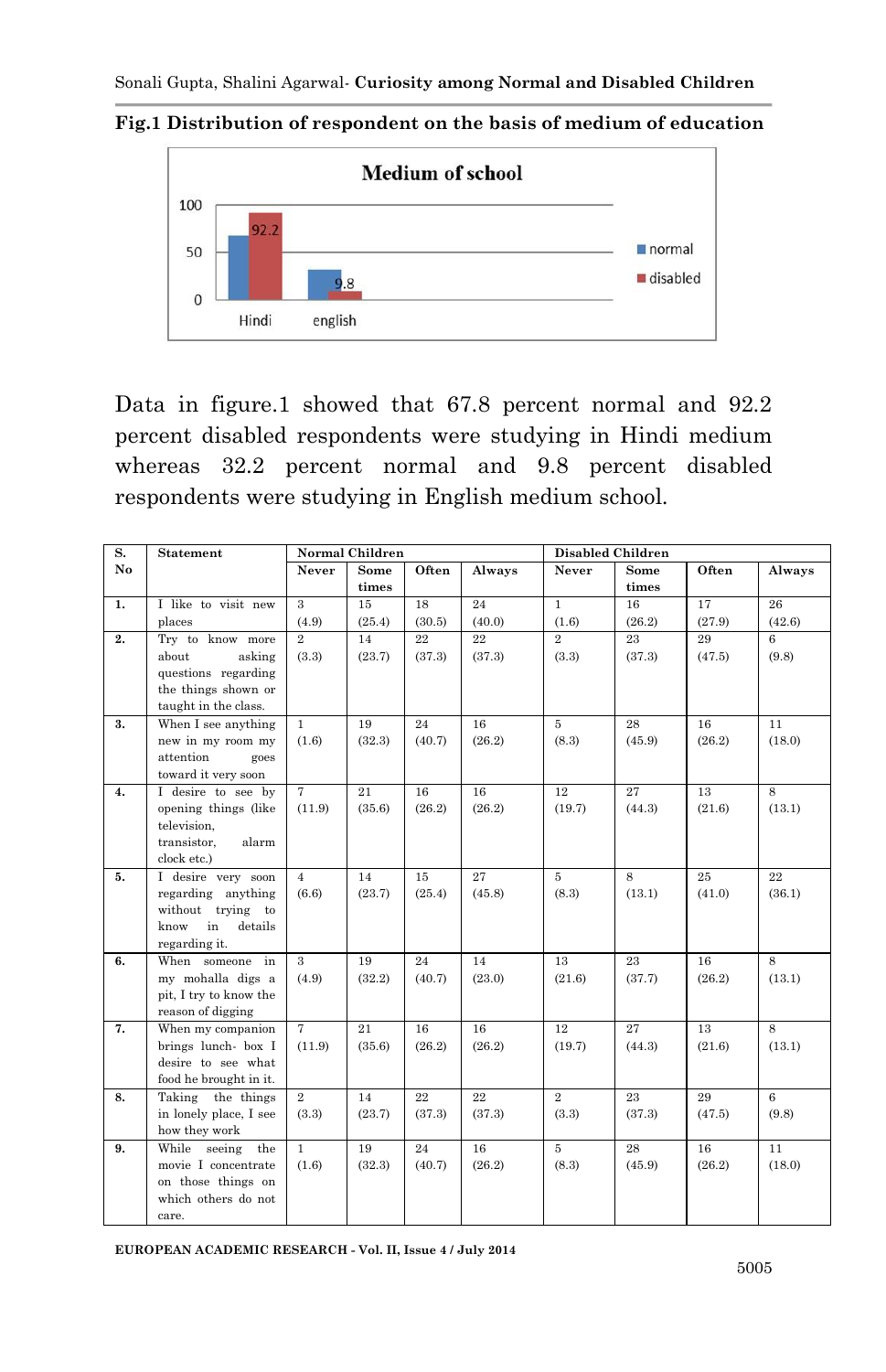#### Sonali Gupta, Shalini Agarwal*-* **Curiosity among Normal and Disabled Children**

| 10. |                                             |                | 17     |          | 18     | 26             |        | 9        | 3            |
|-----|---------------------------------------------|----------------|--------|----------|--------|----------------|--------|----------|--------------|
|     | When I see<br>any                           | 5              |        | 19       |        |                | 23     |          |              |
|     | companion in<br>my                          | (8.5)          | (28.8) | (32.2)   | (30.5) | (42.6)         | (37.7) | (14.8)   | (4.9)        |
|     | neighbor going on                           |                |        |          |        |                |        |          |              |
|     | rickshaw, I like to                         |                |        |          |        |                |        |          |              |
|     | see where is he/she                         |                |        |          |        |                |        |          |              |
|     | going?                                      |                |        |          |        |                |        |          |              |
| 11. | I become perplexed                          | 5              | 18     | 22       | 14     | 14             | 32     | 17       | 7            |
|     | on seeing strange                           | (8.5)          | (30.5) | (37.5)   | (23.0) | (23.0)         | (37.7) | (27.9)   | (11.5)       |
|     | things                                      |                |        |          |        |                |        |          |              |
|     |                                             |                |        |          |        |                |        | 9        | $\mathbf{a}$ |
| 12. | I use to trust fully                        | 5              | 17     | 19       | 18     | 26             | 23     |          |              |
|     | whatever I read?                            | (8.5)          | (28.8) | (32.2)   | (30.5) | (42.6)         | (37.7) | (14.8)   | (4.9)        |
| 13. | Before deciding for                         | $\mathbf{1}$   | 19     | 24       | 16     | 5              | 28     | 16       | 11           |
|     | anything I try to                           | (1.6)          | (32.3) | (40.7)   | (26.2) | (8.3)          | (45.9) | (26.2)   | (18.0)       |
|     | know regarding it in                        |                |        |          |        |                |        |          |              |
|     | details.                                    |                |        |          |        |                |        |          |              |
| 14. | After<br>seeing<br>any                      | 4              | $\,9$  | $\bf 25$ | 21     | 11             | 26     | 16       | 8            |
|     | things new I try to                         | (6.8)          | (15.3) | (42.4)   | (35.6) | (18.0)         | (42.6) | (26.2)   | (13.1)       |
|     | collect<br>more                             |                |        |          |        |                |        |          |              |
|     |                                             |                |        |          |        |                |        |          |              |
|     | information                                 |                |        |          |        |                |        |          |              |
|     | regarding it                                |                |        |          |        |                |        |          |              |
| 15. | When I see many                             | 3              | 15     | 18       | 24     | $\mathbf{1}$   | 16     | 17       | 26           |
|     | people going on road                        | (4.9)          | (25.4) | (30.5)   | (40.0) | (1.6)          | (26.2) | (27.9)   | (42.6)       |
|     | collectively I become                       |                |        |          |        |                |        |          |              |
|     | eager to know where                         |                |        |          |        |                |        |          |              |
|     | are they going?                             |                |        |          |        |                |        |          |              |
| 16. | I like to play with                         | $\overline{2}$ | 14     | 22       | 22     | $\overline{2}$ | 23     | 29       | 6            |
|     | courageous children.                        | (3.3)          | (23.7) | (37.3)   | (37.3) | (3.3)          | (37.3) | (47.5)   | (9.8)        |
| 17. | I am always eager to                        | 5              | 18     | 22       | 14     | 14             | 32     | 17       | 7            |
|     |                                             |                |        |          |        |                |        |          |              |
|     | know more.                                  | (8.5)          | (30.5) | (37.5)   | (23.0) | (23.0)         | (37.7) | (27.9)   | (11.5)       |
| 18. | I like to explore new                       | 3              | 19     | 24       | 14     | 13             | 23     | 16       | 8            |
|     | -new things.                                | (4.9)          | (32.2) | (40.7)   | (23.0) | (21.6)         | (37.7) | (26.2)   | (13.1)       |
| 19. | I become desire to                          | 4              | 14     | 15       | 27     | 5              | 8      | 25       | 22           |
|     | know the prize when                         | (6.6)          | (23.7) | (25.4)   | (45.8) | (8.3)          | (13.1) | (41.0)   | (36.1)       |
|     | I see anything new                          |                |        |          |        |                |        |          |              |
|     | in the market.                              |                |        |          |        |                |        |          |              |
| 20. | concentrate<br>Ι<br>on                      | $\mathbf{1}$   | 19     | 24       | 16     | 5              | 28     | 16       | 11           |
|     | those things which                          | (1.6)          | (32.3) | (40.7)   | (26.2) | (8.3)          | (45.9) | (26.2)   | (18.0)       |
|     | others do not care.                         |                |        |          |        |                |        |          |              |
| 21. | When I see any old                          | $\mathbf{1}$   | 19     | 24       | 16     | 5              | 28     | 16       | 11           |
|     |                                             |                |        |          |        | (8.3)          |        |          | (18.0)       |
|     | historical building I                       | (1.6)          | (32.3) | (40.7)   | (26.2) |                | (45.9) | (26.2)   |              |
|     | try to see all around                       |                |        |          |        |                |        |          |              |
|     | after entering it.                          |                |        |          |        |                |        |          |              |
| 22. | keep<br>1<br>putting                        | 4              | 14     | 15       | 27     | 5              | 8      | $\bf 25$ | 22           |
|     | questions<br>in<br>the                      | (6.6)          | (23.7) | (25.4)   | (45.8) | (8.3)          | (13.1) | (41.0)   | (36.1)       |
|     | classroom.                                  |                |        |          |        |                |        |          |              |
| 23. | I remain<br>distant                         | 7              | 21     | 16       | 16     | 12             | 27     | 13       | 8            |
|     | from uncommon and                           | (11.9)         | (35.6) | (26.2)   | (26.2) | (19.7)         | (44.3) | (21.6)   | (13.1)       |
|     | strange things.                             |                |        |          |        |                |        |          |              |
| 24. | When<br>any<br>new                          | $\overline{2}$ | 14     | 22       | 22     | $\overline{2}$ | 23     | 29       | 6            |
|     | house<br>is<br>being                        | (3.3)          | (23.7) | (37.3)   | (37.3) | (3.3)          | (37.3) | (47.5)   | (9.8)        |
|     |                                             |                |        |          |        |                |        |          |              |
|     | constructed, I go to                        |                |        |          |        |                |        |          |              |
|     | see what new things                         |                |        |          |        |                |        |          |              |
|     | being<br>are                                |                |        |          |        |                |        |          |              |
|     | constructed.                                |                |        |          |        |                |        |          |              |
| 25. | 1<br>desire<br>$\mathop{\mathrm{to}}$<br>do | 3              | 15     | 18       | 24     | 1              | 16     | 17       | 26           |
|     | courageous works.                           | (4.9)          | (25.4) | (30.5)   | (40.0) | (1.6)          | (26.2) | (27.9)   | (42.6)       |
| 26. | I like to know how                          | 3              | 19     | 24       | 14     | 13             | 23     | 16       | 8            |
|     | things are made.                            | (4.9)          | (32.2) | (40.7)   | (23.0) | (21.6)         | (37.7) | (26.2)   | (13.1)       |
| 27. | I like to know more                         | $\mathbf{1}$   | 19     | 24       | 16     | 5              | 28     | 16       | 11           |
|     | by going near on                            | (1.6)          | (32.3) | (40.7)   | (26.2) | (8.3)          | (45.9) | (26.2)   | (18.0)       |
|     | seeing<br>any<br>new                        |                |        |          |        |                |        |          |              |
|     | machine                                     |                |        |          |        |                |        |          |              |
|     | I                                           |                | 17     | 19       | 18     |                |        | 9        |              |
| 28. | often<br>asks                               | 5              |        |          |        | 26             | 23     |          | 3            |
|     | questions with my                           | (8.5)          | (28.8) | (32.2)   | (30.5) | (42.6)         | (37.7) | (14.8)   | (4.9)        |
|     | parents                                     |                |        |          |        |                |        |          |              |

**EUROPEAN ACADEMIC RESEARCH - Vol. II, Issue 4 / July 2014**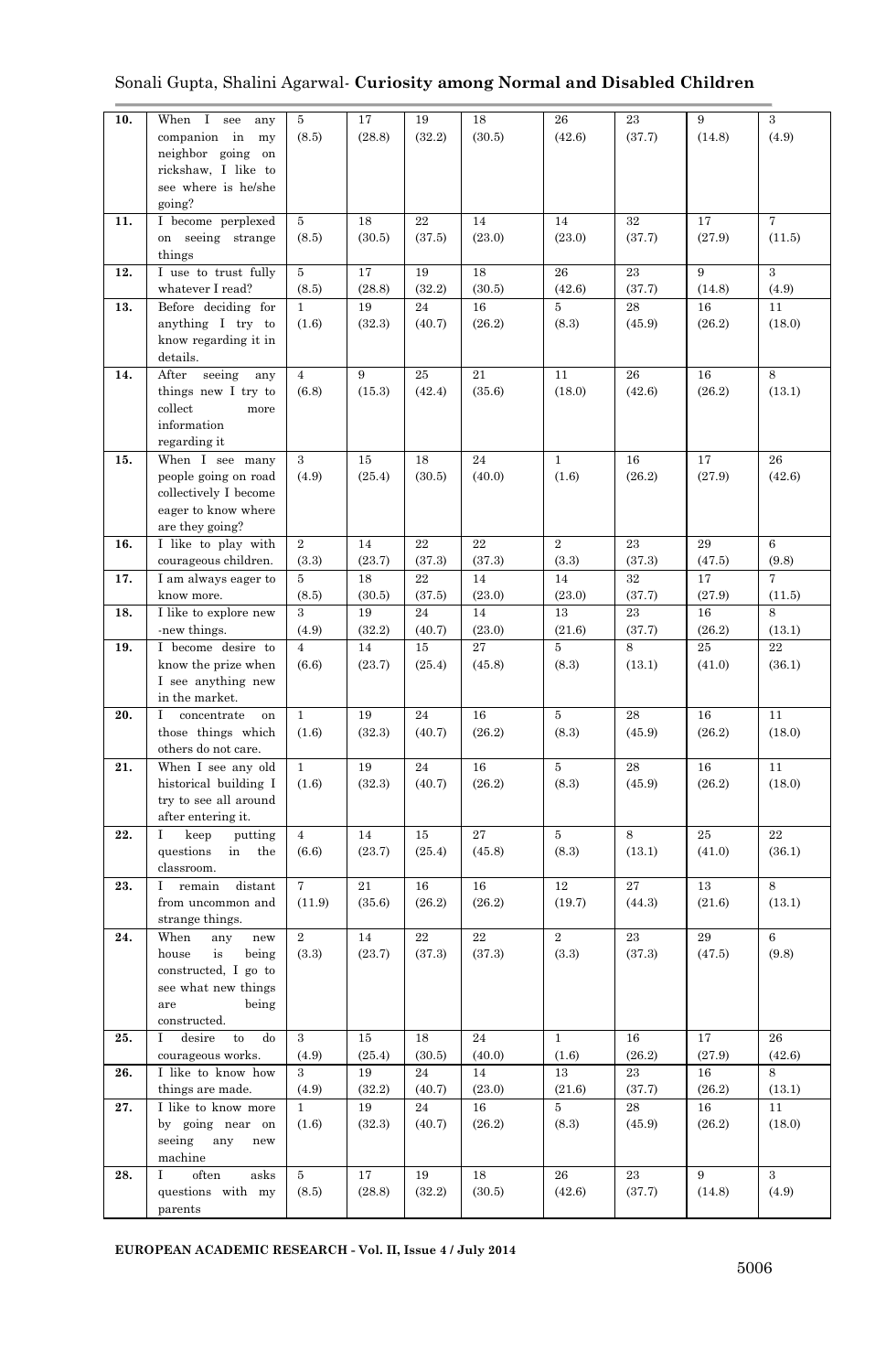| Sonali Gupta, Shalini Agarwal- Curiosity among Normal and Disabled Children |  |  |  |  |
|-----------------------------------------------------------------------------|--|--|--|--|
|-----------------------------------------------------------------------------|--|--|--|--|

| 29. | When I enter the                | $\overline{4}$ | 14     | 15        | 27     | 5              | 8      | 25     | 22              |
|-----|---------------------------------|----------------|--------|-----------|--------|----------------|--------|--------|-----------------|
|     | room, my attention              | (6.6)          | (23.7) | (25.4)    | (45.8) | (8.3)          | (13.1) | (41.0) | (36.1)          |
|     | goes all around.                |                |        |           |        |                |        |        |                 |
| 30. | I keep to solving               | $\mathbf{3}$   | 15     | 18        | 24     | $\mathbf{1}$   | 16     | 17     | 26              |
|     | puzzles till I do not           | (4.9)          | (25.4) | (30.5)    | (40.0) | (1.6)          | (26.2) | (27.9) | (42.6)          |
|     | solve them.                     |                |        |           |        |                |        |        |                 |
| 31. | I wonder on seeing              | $\mathbf{1}$   | 19     | $\bf{24}$ | 16     | $5\,$          | 28     | $16\,$ | 11              |
|     | stars in the sky.               | (1.6)          | (32.3) | (40.7)    | (26.2) | (8.3)          | (45.9) | (26.2) | (18.0)          |
| 32. | I desire to read new            | $\overline{4}$ | 14     | 15        | 27     | 5              | 8      | 25     | $\overline{22}$ |
|     | story books                     | (6.6)          | (23.7) | (25.4)    | (45.8) | (8.3)          | (13.1) | (41.0) | (36.1)          |
| 33. | I use to trust fully            | $\overline{1}$ | 19     | 24        | 16     | 5              | 28     | 16     | $\overline{11}$ |
|     | when<br>$\bf{I}$<br>hear        | (1.6)          | (32.3) | (40.7)    | (26.2) | (8.3)          | (45.9) | (26.2) | (18.0)          |
|     | anything strange.               |                |        |           |        |                |        |        |                 |
|     |                                 |                |        |           |        |                |        |        |                 |
| 34. | I keep on seeing for            | 3              | 19     | 24        | 14     | 13             | 23     | 16     | 8               |
|     | a long time when an             | (4.9)          | (32.2) | (40.7)    | (23.0) | (21.6)         | (37.7) | (26.2) | (13.1)          |
|     | elephant come in my             |                |        |           |        |                |        |        |                 |
| 35. | mohalla.                        |                | 17     | 19        |        | 26             | 23     |        |                 |
|     | When I hear noise               | 5              |        |           | 18     |                |        | 9      | 3               |
|     | anywhere<br>in<br>my            | (8.5)          | (28.8) | (32.2)    | (30.5) | (42.6)         | (37.7) | (14.8) | (4.9)           |
|     | mohalla I come out              |                |        |           |        |                |        |        |                 |
|     | from my house to                |                |        |           |        |                |        |        |                 |
|     | see it.                         |                |        |           |        |                |        |        |                 |
| 36. | I like to know about            | 3              | 15     | 18        | 24     | $\mathbf{1}$   | 16     | 17     | 26              |
|     | new animals and                 | (4.9)          | (25.4) | (30.5)    | (40.0) | (1.6)          | (26.2) | (27.9) | (42.6)          |
|     | birds on seeing them            |                |        |           |        |                |        |        |                 |
|     | in zoo.                         |                |        |           |        |                |        |        |                 |
| 37. | I look very keenly              | 5              | 18     | 22        | 14     | 14             | 32     | 17     | $\overline{7}$  |
|     | the<br>diagrams                 | (8.5)          | (30.5) | (37.5)    | (23.0) | (23.0)         | (37.7) | (27.9) | (11.5)          |
|     | printed<br>on                   |                |        |           |        |                |        |        |                 |
|     | newspaper.                      |                |        |           |        |                |        |        |                 |
| 38. | seeing<br>On<br>new             | $\mathbf{1}$   | 19     | 24        | 16     | $\bf 5$        | 28     | 16     | 11              |
|     | diagrams<br>on<br>the           | (1.6)          | (32.3) | (40.7)    | (26.2) | (8.3)          | (45.9) | (26.2) | (18.0)          |
|     | books I start reading           |                |        |           |        |                |        |        |                 |
|     | it.                             |                |        |           |        |                |        |        |                 |
| 39. | I am<br>very<br>much            | $\mathbf{1}$   | 19     | 24        | 16     | 5              | 28     | 16     | 11              |
|     | desire<br>know<br>to            | (1.6)          | (32.3) | (40.7)    | (26.2) | (8.3)          | (45.9) | (26.2) | (18.0)          |
|     | regarding<br>new                |                |        |           |        |                |        |        |                 |
|     | strange things.                 |                |        |           |        |                |        |        |                 |
| 40. | ask<br>I<br>questions           | 3              | 19     | 24        | 14     | 13             | 23     | 16     | 8               |
|     | regarding<br>those              | (4.9)          | (32.2) | (40.7)    | (23.0) | (21.6)         | (37.7) | (26.2) | (13.1)          |
|     | things only which I             |                |        |           |        |                |        |        |                 |
|     | like.                           |                |        |           |        |                |        |        |                 |
| 41. | When I see persons              | 3              | 15     | 18        | 24     | $\mathbf{1}$   | 16     | 17     | 26              |
|     | working I like to               | (4.9)          | (25.4) | (30.5)    | (40.0) | (1.6)          | (26.2) | (27.9) | (42.6)          |
|     | know what they are              |                |        |           |        |                |        |        |                 |
|     | doing by going near<br>to them. |                |        |           |        |                |        |        |                 |
|     |                                 |                |        |           |        |                |        |        |                 |
| 42. | I try to find new               | 7              | 21     | 16        | 16     | 12             | 27     | 13     | 8               |
|     | words in the book.              | (11.9)         | (35.6) | (26.2)    | (26.2) | (19.7)         | (44.3) | (21.6) | (13.1)          |
|     |                                 |                |        |           |        |                |        |        |                 |
| 43. | I try to hear the               | $\mathbf{1}$   | 19     | 24        | 16     | 5              | 28     | 16     | 11              |
|     | tasks when I see the            | (1.6)          | (32.3) | (40.7)    | (26.2) | (8.3)          | (45.9) | (26.2) | (18.0)          |
|     | persons talking with            |                |        |           |        |                |        |        |                 |
|     | each other.                     |                |        |           |        |                |        |        |                 |
| 44. | I try to know the               | $\overline{2}$ | 14     | 22        | 22     | $\overline{2}$ | 23     | 29     | 6               |
|     | name when any new               | (3.3)          | (23.7) | (37.3)    | (37.3) | (3.3)          | (37.3) | (47.5) | (9.8)           |
|     | student comes in my             |                |        |           |        |                |        |        |                 |
|     | classroom.                      |                |        |           |        |                |        |        |                 |

Result in Table 2 indicated that 40 percent normal respondents and 42 percent disabled respondents said that they always like to visit new places. Around 37.3% normal respondents and 47.5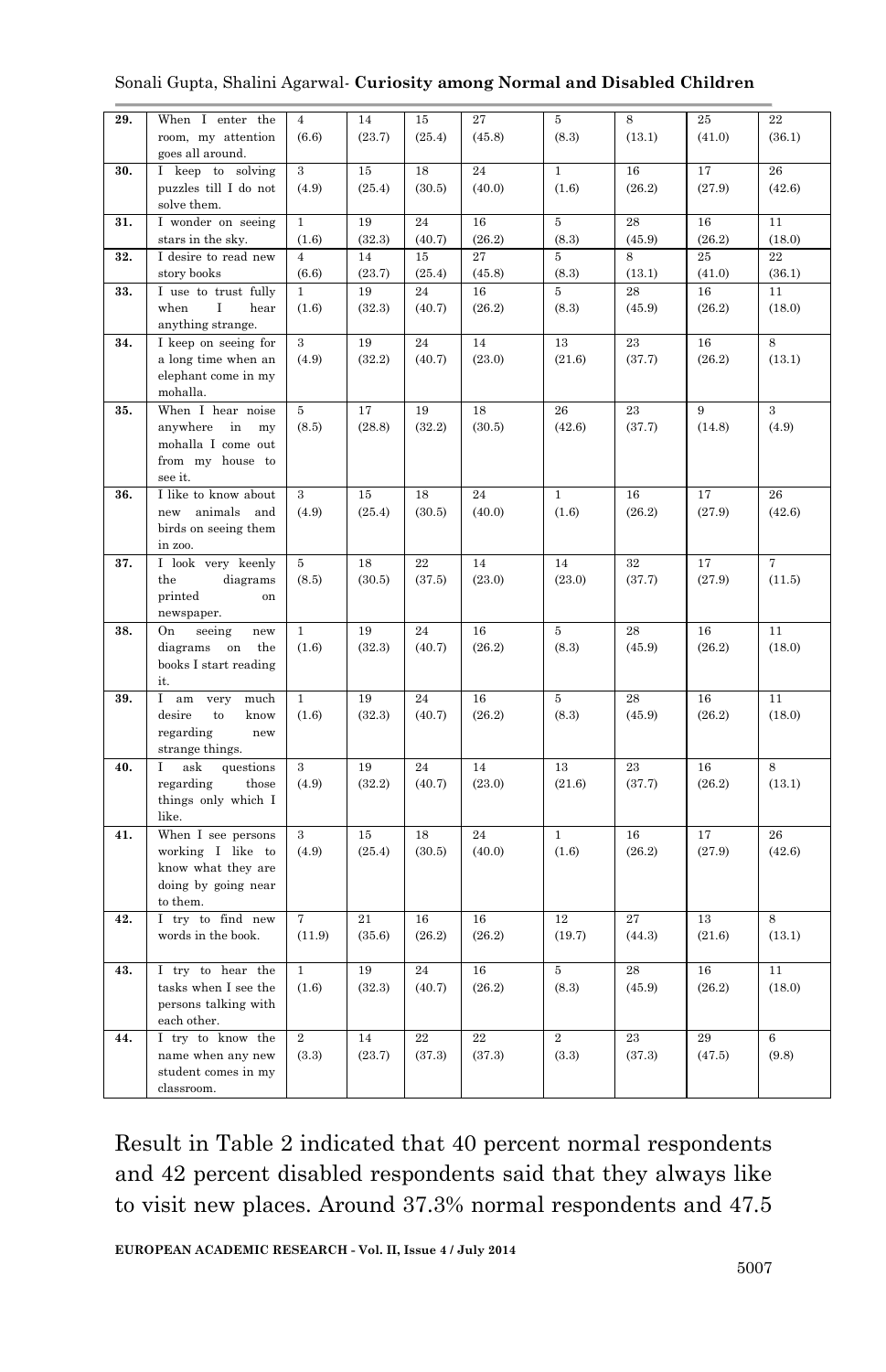percent disabled respondent said that they often try to know more about asking questions regarding the things shown or thought in the class. Less than half of the respondents 40.7 percent normal often said and 45.9 percent disabled respondents said sometimes when they see anything new in their room their attention goes toward it very.

Few respondent 26.2 normal often said and 44.3 percent disabled respondents sometimes said that they desire to see by opening things (like television, transistor alarm clock etc.), 45.8 percent normal respondent said that they always desire very soon regarding anything without trying to know in details regarding it, while 41.0 percent disabled respondents said that they often desire very soon regarding anything without trying to know in details regarding it. Nearly 40.7 percent normal respondents said often while 37.7 percent disabled respondents said sometime when someone in their mohalla digs a pit; they try to know the reason of digging. About 35.6 percent normal respondents and 44.3 percent disabled respondents said that sometimes when their companion brings lunch box they desire to see what food he brought in it. Few 37.3 percent normal respondents said always while 47.5 percent disabled respondents said often taking the things in lonely place, they see how they work, while 40.7 percent normal respondents said often while 45.9 percent disabled respondents said sometimes while seeing the movie they concentrate on those things on which others do not care.

The result shows that 32.2 percent normal respondents said often while 42.6 percent disabled respondents said never when they see any companion in their neighbor going on rickshaw; they like to see where he/she is going. While near about 40 percent respondents said sometimes they become perplexed on seeing strange things. The result shows that 32.2 percent normal respondents said often while 42.6 percent disabled respondents said never they use to trust fully whatever they read? Less than half of the respondent's 40.7 percent normal respondents said often while 45.9 percent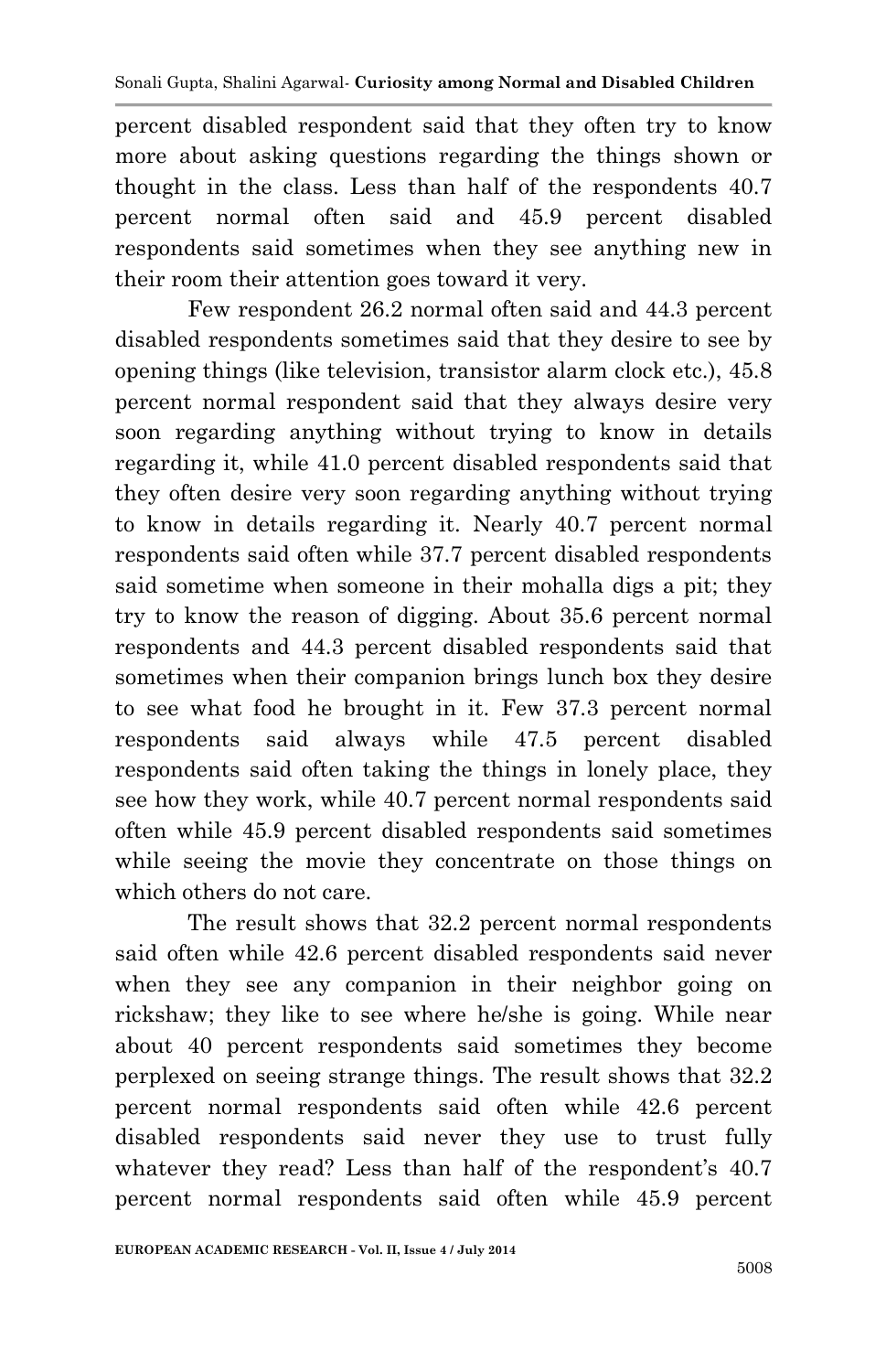disabled respondents said sometimes before deciding for anything they try to know regarding it in details. The result shows that 42.4 percent normal respondents said often while 42.6 percent disabled respondents were said sometimes after seeing any things new they try to collect more information regarding it. Near about 40 percent respondents said always when they see many people going on road collectively they become eager to know where they are going.

Around 37.3 percent normal respondents said always while 47.5 percent disabled respondents said that often they like to play with courageous children. Less than half of the 40 percent respondents said that sometimes they always eager to know more. The result shows that 40.7 percent respondents said often while 37.7 percent disabled respondents said that sometimes they like to explore new-new things. The less than of the respondent respondents 45.8 percent said always while 41 percent disabled respondents said often they become desire to know the prize when they see anything new in the market. The result shows that 40.7 percent normal respondents said often while 45.9 percent disabled respondents said that sometimes they concentrate on those things which others do not care and when they see any old historical building they try to see all around after entering it. The less than half of the respondents 45.8 percent normal respondents said always while 41 percent disabled respondents said that often they keep putting questions in the classroom. The results show that 35.6 percent normal respondents while 44.3 percent disabled respondents said that sometimes they remain distant from uncommon and strange things. While 37.3 percent normal respondents and 47.5 percent disabled respondents said often when any new house is being constructed, they go to see what new things are being constructed.

The less than half of the respondents 40 percent normal respondents and 42.6 disabled respondents said that always they desire to do courageous works. The result shows that 40.7 percent normal respondents said often while 37.7 percent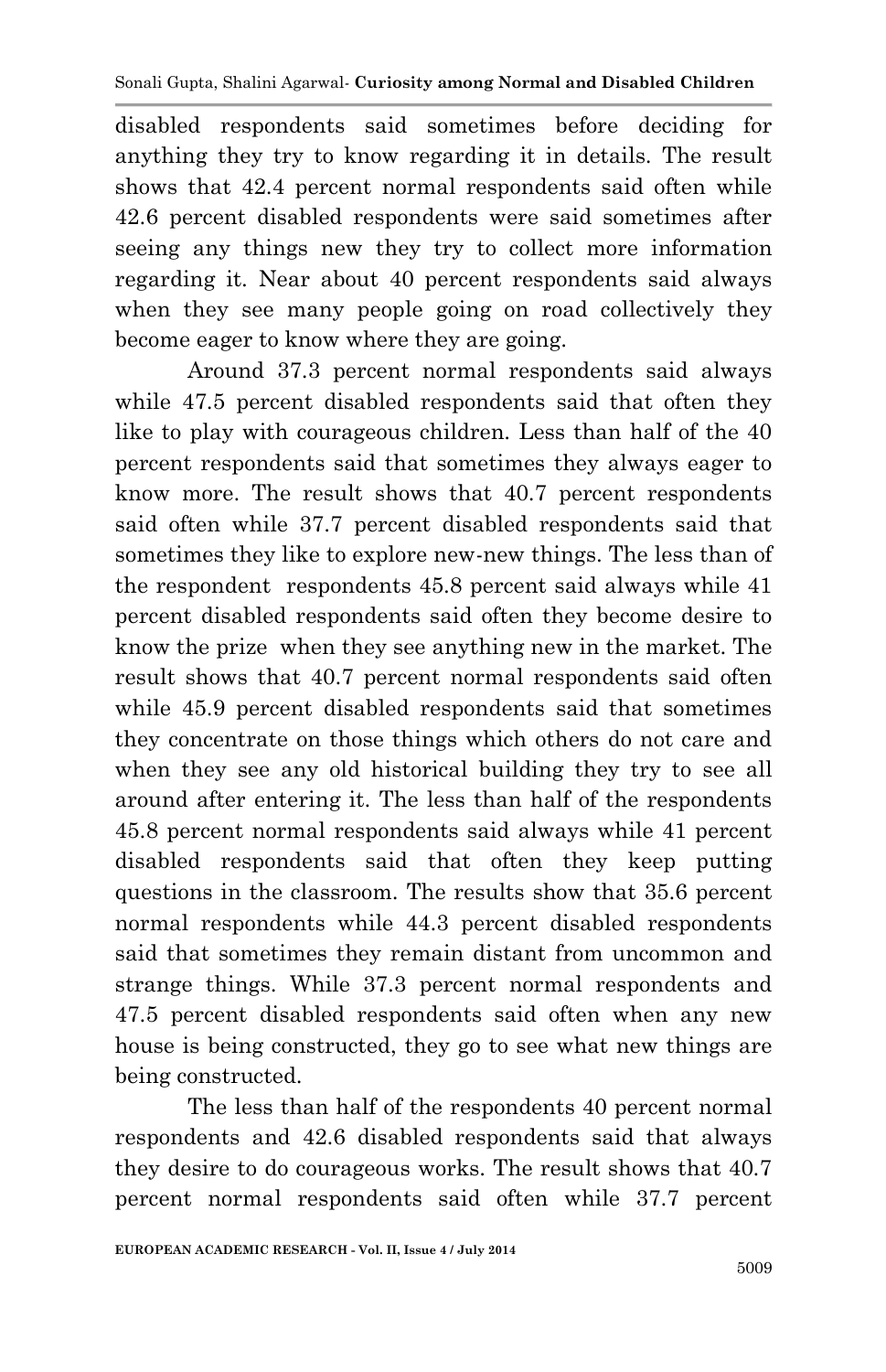disabled respondents said sometimes they like to know how things are made. The result shows that 40.7 percent normal respondents said often while 45.9 percent disabled respondents said sometimes they like to know more by going near on seeing any new machine. The respondents 32.2 percent normal respondents said often while 37.7 percent disabled respondents said sometimes they often asks questions with their parents. The result shows that 45.8 percent normal respondents said always while 41 percent disabled respondents said often when they enter the room, their attention goes all around. The less than half of the respondents 40 percent respondents said always they keep to solving puzzles till they do not solve them.

The results shows that 40.7 percent normal respondents said often while 45.9 percent disabled respondents said that sometimes they wonder on seeing stars in the sky. The less than half of the respondents 45.8 percent normal respondents said that always while 41 percent disabled respondents said that often they desired to read new stories books. The 40.7 percent normal respondents said that often while 45.9 percent disabled respondents said that sometimes they used to trust fully when they hear anything strange. The respondents 40.7 percent normal respondents said often while 37.7 percent disabled respondents said that sometimes they keep on seeing for long time when an elephant come in their mohalla. The results shows that 32.2 percent normal respondents said that often while 42.6 percent disabled respondents said that never when they hear noise anywhere in their mohalla they come out from their house to see it. The 40 percent normal and 42 percent disabled respondents said that always they like to know about new animals and birds on seeing them in zoo. The near about 40 percent both groups of respondents said often they look very keenly the diagrams printed on newspaper.

The results shows that 40.7 percent normal respondents said that often while 45.9 percent disabled respondents said that sometimes on seeing new diagrams on the books they start reading it and they are very much desire to know regarding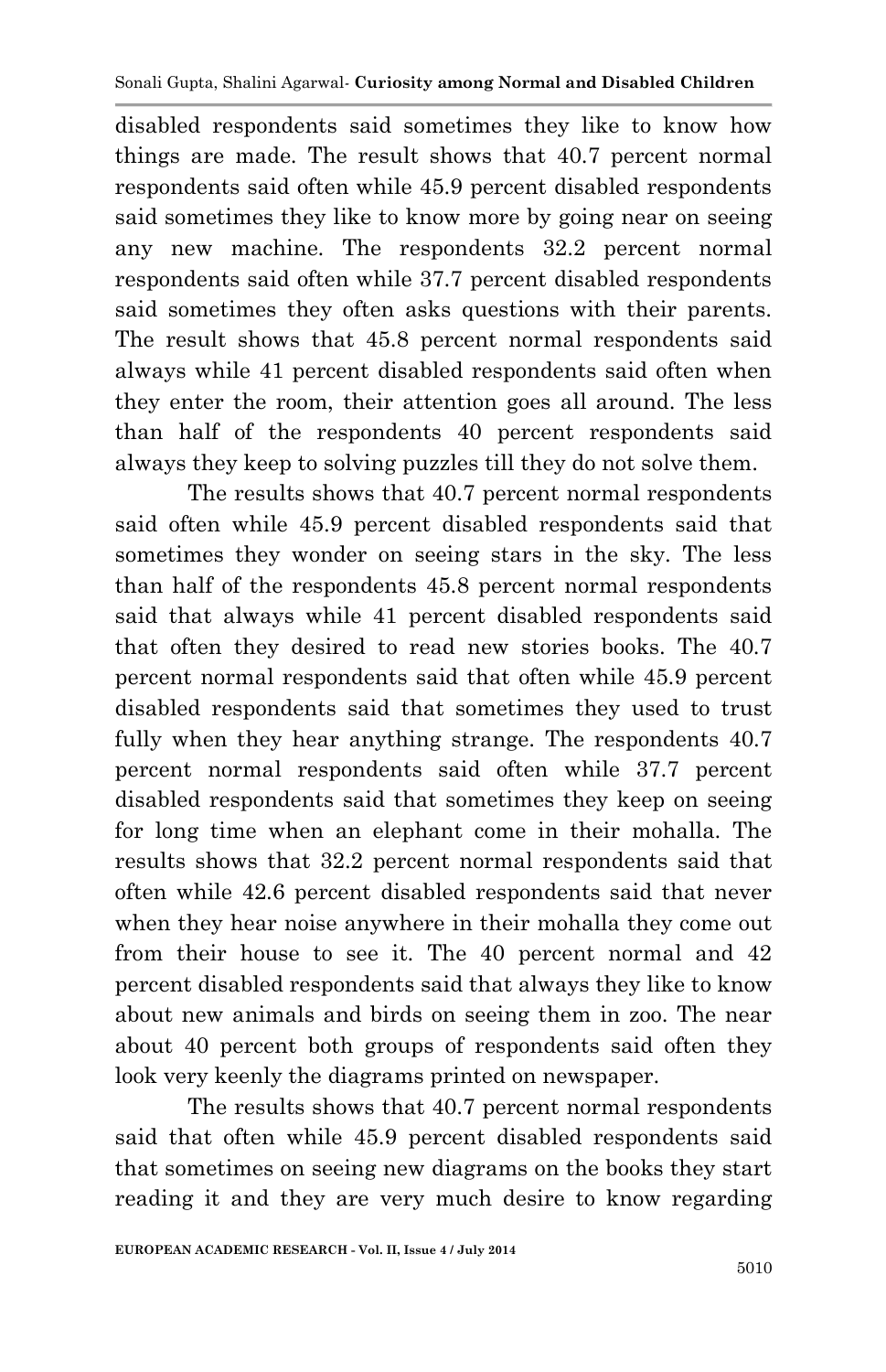new strange things. Less than half of the respondents 40 percent respondents said that often they ask questions regarding those things only which they like. While 40 percent normal respondents and 42.6 percent disabled respondents said that always when they see persons working they like to know what they are doing by going near to them. The 35.6 percent normal respondents while 44.3 percent disabled respondents said that sometimes they try to find new words in the book. The results shows that 40.7 percent normal respondents said often and 45.9 percent disabled respondents said that sometimes they try to hear the tasks when they see the persons talking with each other. The 37.3 percent normal respondents while 47.5 percent disabled respondents said that often that they try to know the name when any new student comes in their classroom.

**Fig.2 Distribution of respondent on the basis of level of curiosity**



Data in figure.2 showed that 8.0 percent normal and 12.0 percent disabled respondents were moderate level of curiosity where as 50.0 percent normal and 30.0 percent disabled respondents were having high level of curiosity and no anyone respondent have low level of curiosity.

Table.3 Chi-squire value between Health of respondent (normal and disabled) children and level of curiosity of respondent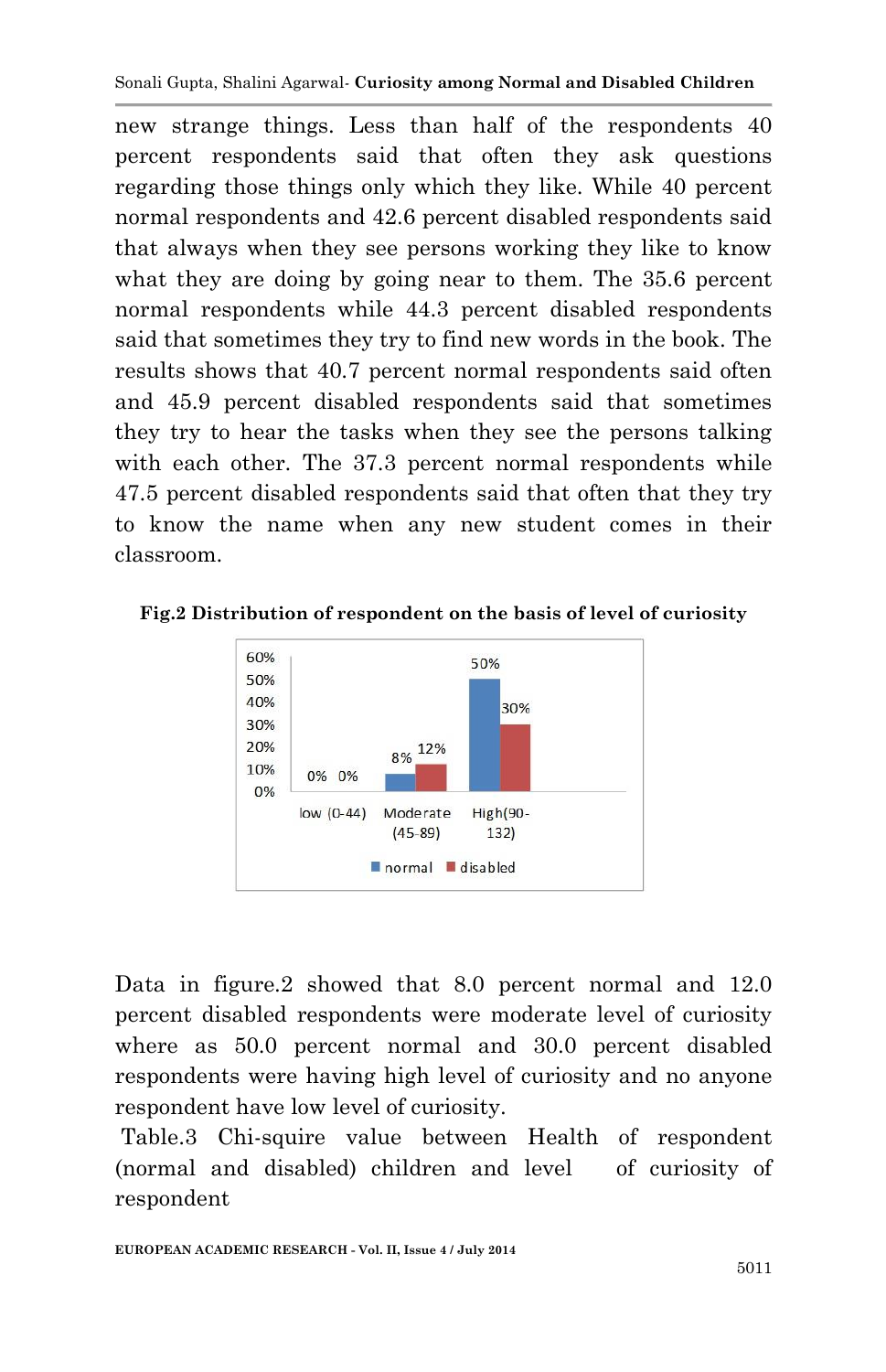| Variable          | γ4   | Level of significant |
|-------------------|------|----------------------|
| Health<br>ОΙ      | 0.52 | .05                  |
| children          |      |                      |
| (normal/disabled) |      |                      |

Table No. 3 discusses the chi- square value between health of respondent and level of curiosity.

Value computed to 0.05 at level of significant reveals that the calculated value of chi-squire was less then table value 0.50, thus having no significant relationship. Therefore the null hypothesis was accepted which means that there exists no relationship between Normal and Disabled children and their curiosity level. The finding of this study were contradictory with the study concluded by Devi Sarala (2012)

## **Conclusion**

Curiosity is a process of creating, maintaining and resolving conceptual conflicts. The highly curious person will have a high regard for the uniqueness of the signal and for the integrity of the cognitive map, and so will be to either assimilate or accommodate. Curiosity is a state commonly experienced by all people, and there are some events which arouse curiosity in almost everyone.

The conclusion of the present study represents that there was a non- significant difference found in the chi- square between curiosities among normal and disabled children. It might be due to facilities availabilities at health problems care given to them as well as parents support.

#### **REFERENCES**

Borowske, K. 2005. "Curiosity and motivation to learn." ACRL Twelfth national Conference, Minneapolis, MN, USA*.*